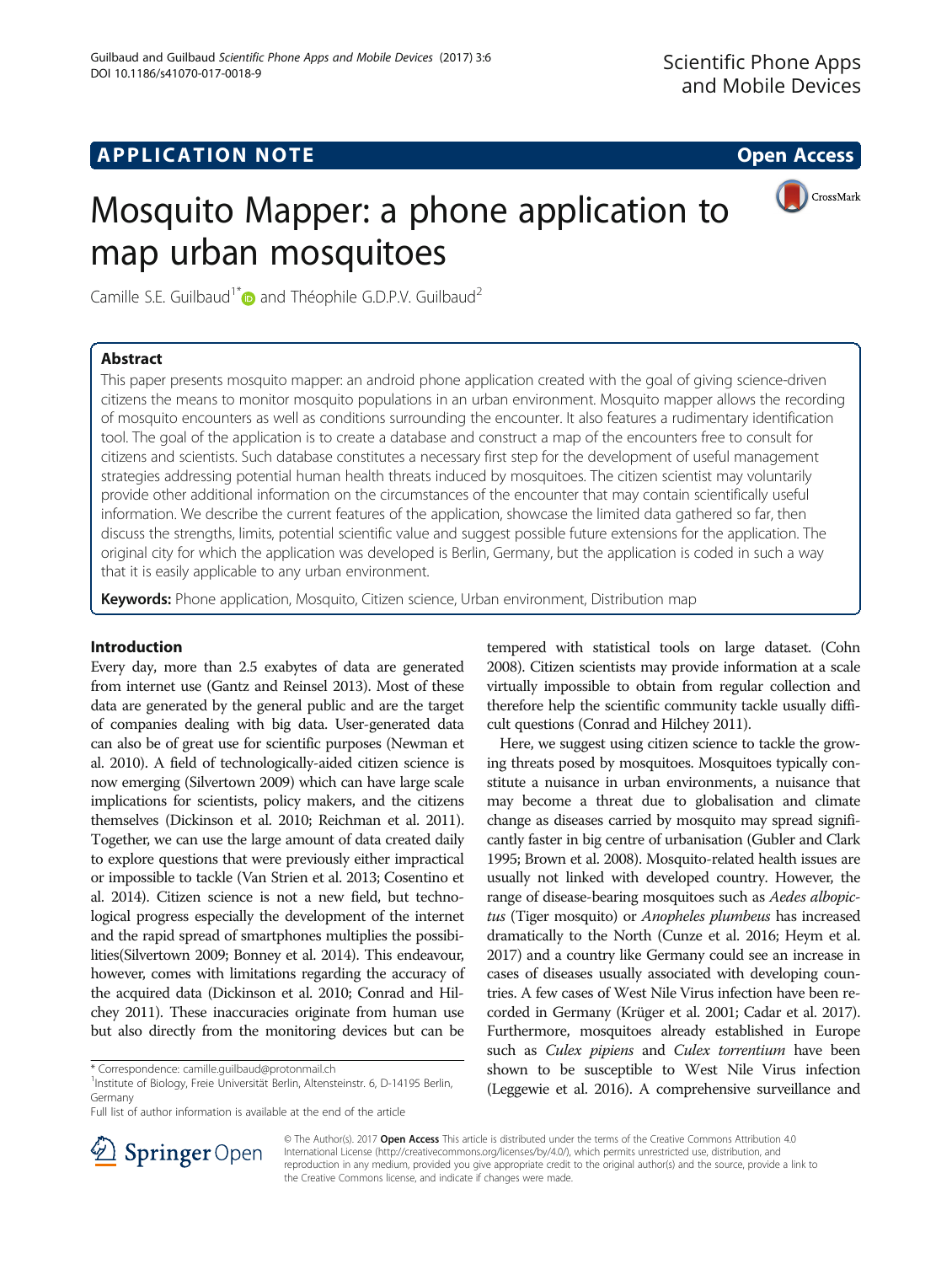control plan for mosquitoes is developed in Germany (Becker et al. [2017\)](#page-5-0).

Monitoring the extent to which mosquitoes are encountered in urban environments constitutes a necessary first step for successful management (Hemme et al. [2010\)](#page-5-0). The use of citizen science can provide a quick and cheap way of gathering such information (Cohn [2008](#page-5-0); Bonn et al. [2016\)](#page-5-0). Combining citizen science with the virtual ubiquity of smartphones in western urban environments may strike a winning strategy as a means of gaining information regarding the extent of mosquitoes'. The trend of increased urbanisation in developed country (United Nations [2014](#page-5-0)), closely matched with market penetration of smartphone (GSM Association report [2016](#page-5-0)) suggests that such application would prove useful worldwide.

Thus, we present Mosquito Mapper, an application whose goal is monitoring encounters with mosquitoes in Berlin. Mosquito encounters happen constantly and carry little information themselves. However, the aggregation of encounters opens the possibility to tackle important questions regarding the dynamic of disease-spreading mosquito within an environmental context (Cosentino et al. [2014\)](#page-5-0). The application uses a simple interface to guide users towards different objectives. From each use of the application, there are several variables that we can access. Ultimately, such user-created database may be useful for drafting urban management policies regarding mosquitoes or be used to cast a "mosquito forecast" in the like of current weather forecast.

# Beta release

Mosquito Mapper is readily available on the android store ([https://play.google.com/store/apps/details?id=com.scien](https://play.google.com/store/apps/details?id=com.sciencetogether.perecastor.mosquitomapper&hl=en)[cetogether.perecastor.mosquitomapper&hl=en](https://play.google.com/store/apps/details?id=com.sciencetogether.perecastor.mosquitomapper&hl=en)). The project is currently in a beta version. The source code for the application is accessible on GitHub [\(https://github.com/](https://github.com/Layninou/MosquitoMapper) [Layninou/MosquitoMapper\)](https://github.com/Layninou/MosquitoMapper). The upcoming companion website is accessible at this address [\(https://layninou.](https://layninou.github.io/ScienceTogether/index.html#!/mosquitomapper) [github.io/ScienceTogether/index.html#!/mosquitomapper\)](https://layninou.github.io/ScienceTogether/index.html#!/mosquitomapper) but we demand the readers' indulgence here as it is largely a work in progress.

The intended use of the application, that we call an "experiment", follows this scheme: the user opens the application, chooses whether they want to locate or identify an encounter, then follows through the chosen activity. At the end of one activity, the user is asked whether they want to follow with the other option (locate a mosquito if the user just identified one and viceversa). A guide presenting the application workflow is found in Fig. [1](#page-2-0). At the end of the experiment all data associated with the unique experiment ID is confirmed in our database. Data are stored in a JSON objects (Java-Script Object Notation) divided in three branches for questionnaire and location, identification, and pictures.

Mosquito Mapper opens with a page displaying three buttons: "locate", "identify" button, and "information" (Fig. [1](#page-2-0)). The information button lists the contributors to the project, acknowledges helpers and supplies contact information. The "identify" button brings a user through a short identification key. Finally, the "locate" button brings up the current user's location followed by a short questionnaire. All information provided by users populate the JSON file stored in a database. Users can either locate or identify the encounter, but is encouraged to do both.

## Locate activity

By tapping the locate button, users are returned their position, then asked to proceed. The "locate" activity uses the system location service of Android. This service is standard across Android distributions. The application is given access to the location device of the mobile phone (generally not the device's GPS, the application uses various location sources) to provide the user's coordinates. Upon starting the "locate" activity, the application creates an instance of "locate manager" and an instance of "locate listener", then requests an update of the location. The "locate manager" accesses the device's coordinates (or the location of the closest Wi-Fi access or cell tower as a way to reduce the phone's battery consumption) which is displayed to the user. The "locate listener" tracks any change of position of the phone and change the displayed location accordingly. The accuracy of location provided by the application is equal to the accuracy of the mobile device and is usually precise within a range of five meters (Zandbergen and Barbeau [2011\)](#page-5-0). Upon completion of this activity, the last latitude and longitude recorded is given a unique ID and sent to our server.

After recording the encounter, the user is asked a few questions concerning their surrounding environment and to take a picture of the mosquito. By the end of the "locate" activity, the user is asked whether they want to proceed with an identification or end the experiment.

## Questionnaire

After the "locate" activity, the user is asked to provide extra information regarding the context within which the encounter took place. The set of answers given is sent together with the location data (Fig. [3\)](#page-3-0). The questions were designed with the help of Ann-Christin Honnen from Swiss Tropical and Public Health Institute, Basel, Switzerland. The set of answers from the questionnaire will help determining the behaviour of the mosquito (e.g.: diurnal or nocturnal), their amount and the likelihood of the encounter. They are complementary to the identification activity to determine whether the encounter recorded took place with a mosquito.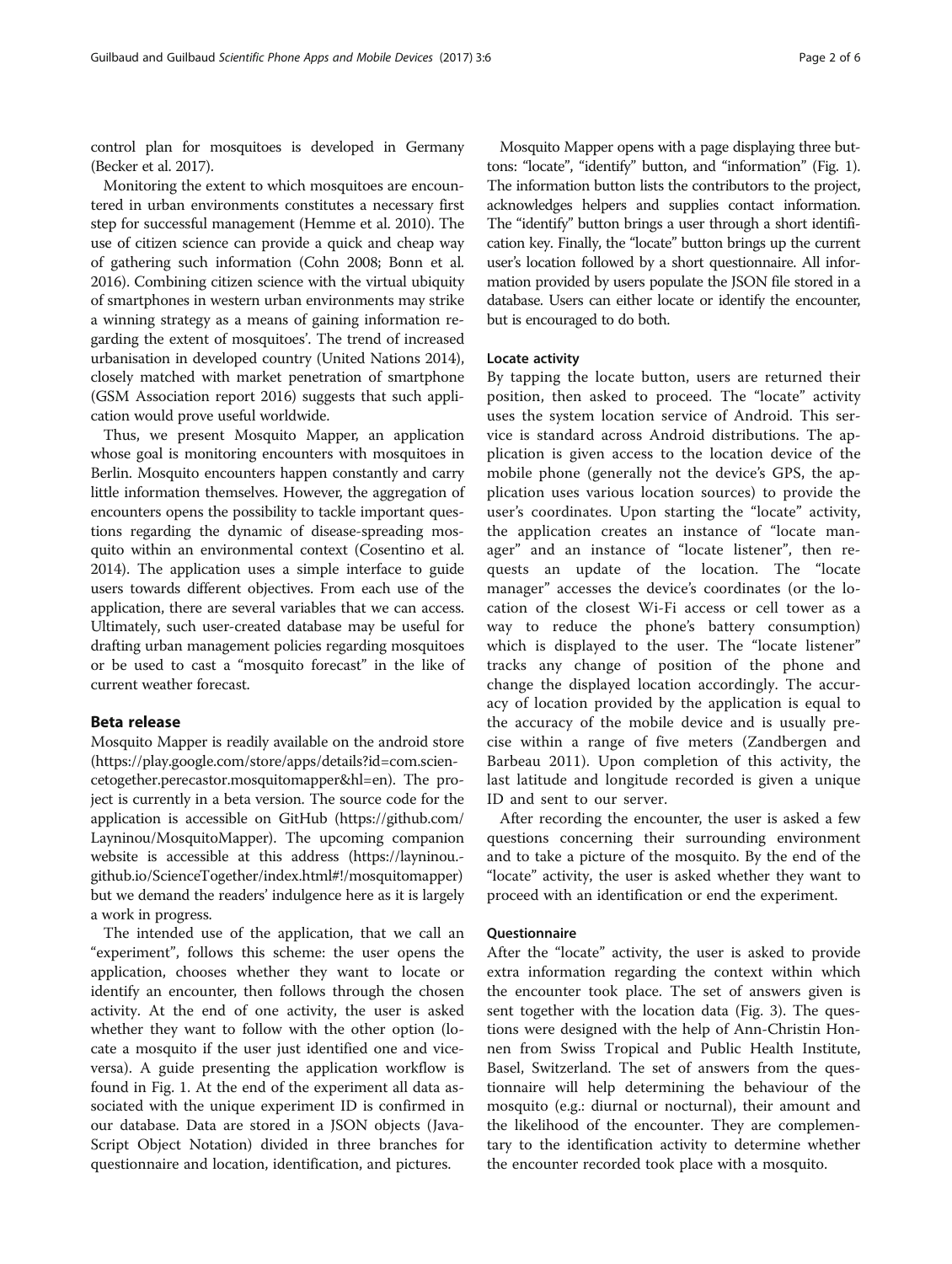<span id="page-2-0"></span>

# Identify activity

By tapping the identify button, the user is sent to a simplified identification key (Fig. 2). The goal of this key is to 1) ensure that the encountered organism is a mosquito, 2) estimate broadly which subfamily the mosquito belongs to and 3) determine whether the encountered mosquito is male or female. After this activity, the answers given are tagged with a unique ID and sent to our server. If the locate activity has been performed before, the ID for identification is linked with the one for the location.

Such a low level of identification is acceptable because inner city Berlin is mostly populated by mosquitoes of the genus Culex (Ann-Christin Honnen, pers.comm), it also prevents high level of inaccuracy from the user while remaining entertaining, and avoid asking overly complex morphological questions to untrained users (but see planned features). If the user has not completed the "locate" activity, they are asked if they want to.

# **Pictures**

The last question of the questionnaire asks the user to take a picture of the mosquito encountered. By choosing yes, the phone camera opens. Ideally, the pictures taken by citizens could be used later by zoologists as a way to improve species distribution maps although preliminary tests were inconclusive. Pictures are usually large files,



second one helps determining the subfamily of the encounter while the third question aims at determining the sex of the encountered mosquito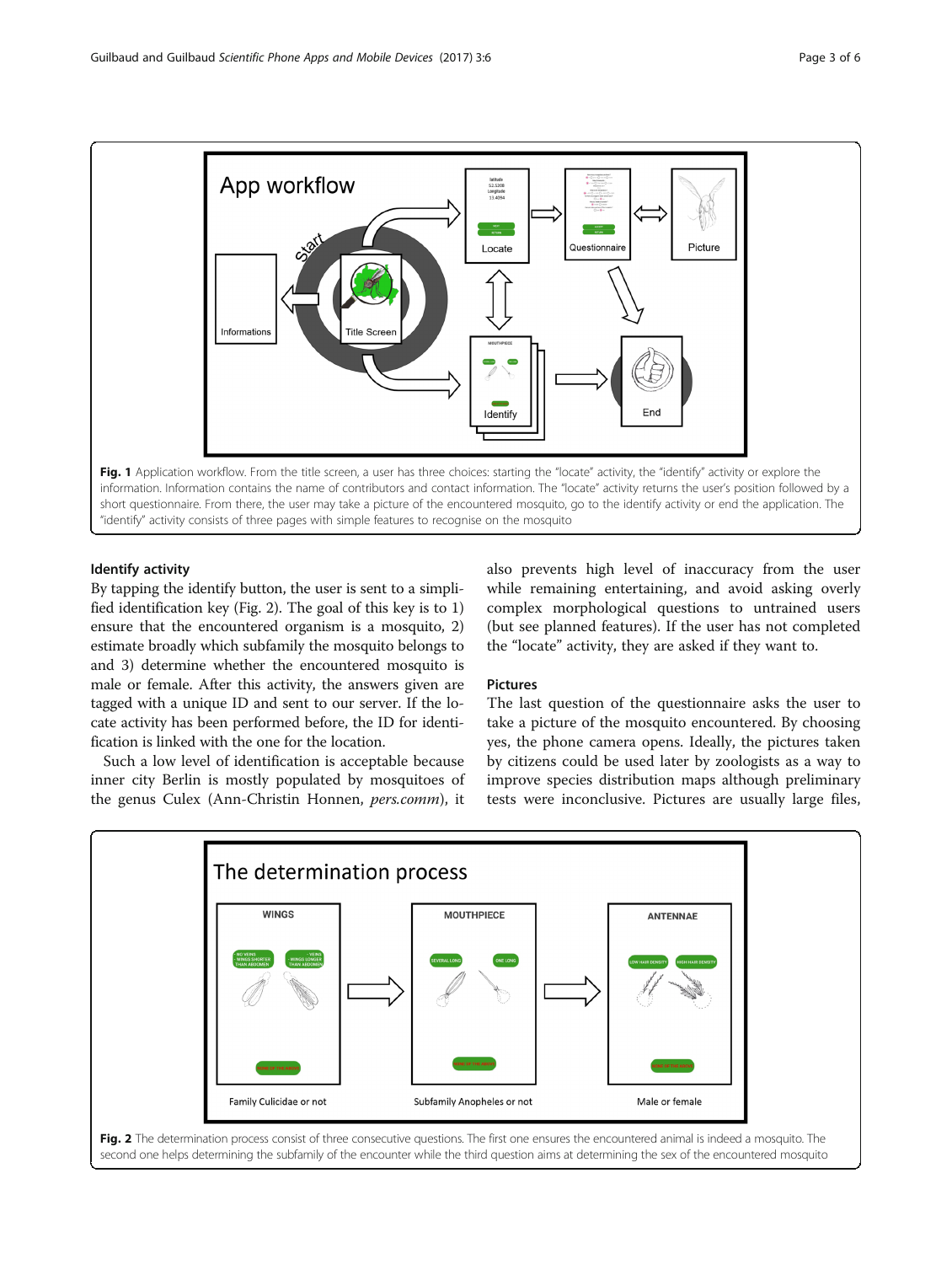<span id="page-3-0"></span>which could clutter our database. To reduce the size of images, these are modified locally using a BLOB (Binary Large Object) procedure. This procedure transforms the bitmap image taken with the camera into a bytes object. The BLOB is then sent directly to the server. Image quality is decreased to a quarter of the original picture.

Mosquitoes can be hard to capture on photograph. Especially outside at night when mosquitoes are most active and the lack of external light will affect the quality of image. We recommend taking pictures when the user feel that he or she can take a clear focused picture. Ideally, the insect should be shot on clear flat surfaces: walls, windows or tables. Resting mosquitoes can remain still for long enough for someone to make a clear picture. We expect most shots to be taken shortly after the death of the mosquito as the possibility for a clear pictures are increasing and the fatal event would in many cases occur on a flat surface. This will affect the quality of post-hoc identification. In case of post-fatal pictures, we encourage the user to provide a mean of assessing the size of the mosquito. Ideally a ruler but a thumb or a standard object such as a pen is enough.

## Miscellaneous

With this beta release, all information and pictures are sent to a private server, by downloading the application, users agree to provide us with the data and give us the right to store it for scientific purposes. The type of data collected and the moment they are collected is detailed in Fig. 3. They do not contain any personal information. Ultimately, our goal is to make all the data collected freely accessible on a companion website.

# First look at the data

We have so far gathered very limited data, most by unknown users around the globe. Despite the app being developed for Berlin, circumstances have prevented us to make a satisfactory field test. The dynamic nature of phone application ensures that more useful data will be collected with time. You can find all the existing data on the website currently under construction at this address: [https://layninou.github.io/ScienceTogether/index.html#!/](https://layninou.github.io/ScienceTogether/index.html#!/mosquitomapper) [mosquitomapper.](https://layninou.github.io/ScienceTogether/index.html#!/mosquitomapper) On this page, after a short presentation of the app we first show a world map of localisation. It is possible to zoom in and out of the map to focus on a particular place. Then we display the time at which mosquitoes are recorded in a histogram. More questionnaire replies follow and finally the results of identifications are given. We believe the current information to be inaccurate and will wait to have a significant amount of data (>1000 data point) before performing any analysis.

#### Strengths and limits

Developing a smartphone application for citizens and scientists comes with a suite of strengths and limits that depends to a large degree on variables that are not under our control. First and foremost, the amount of data generated by the application will depend on the number of users. The usefulness of data will also depend on the users. A critical goal of our application is the ability to grossly assess the population dynamic of mosquitoes through time. This requires a regular feed of data. One downside of our application then becomes the possibility of having large amounts of data but distributed in a way that prevents their use for certain types of investigation.



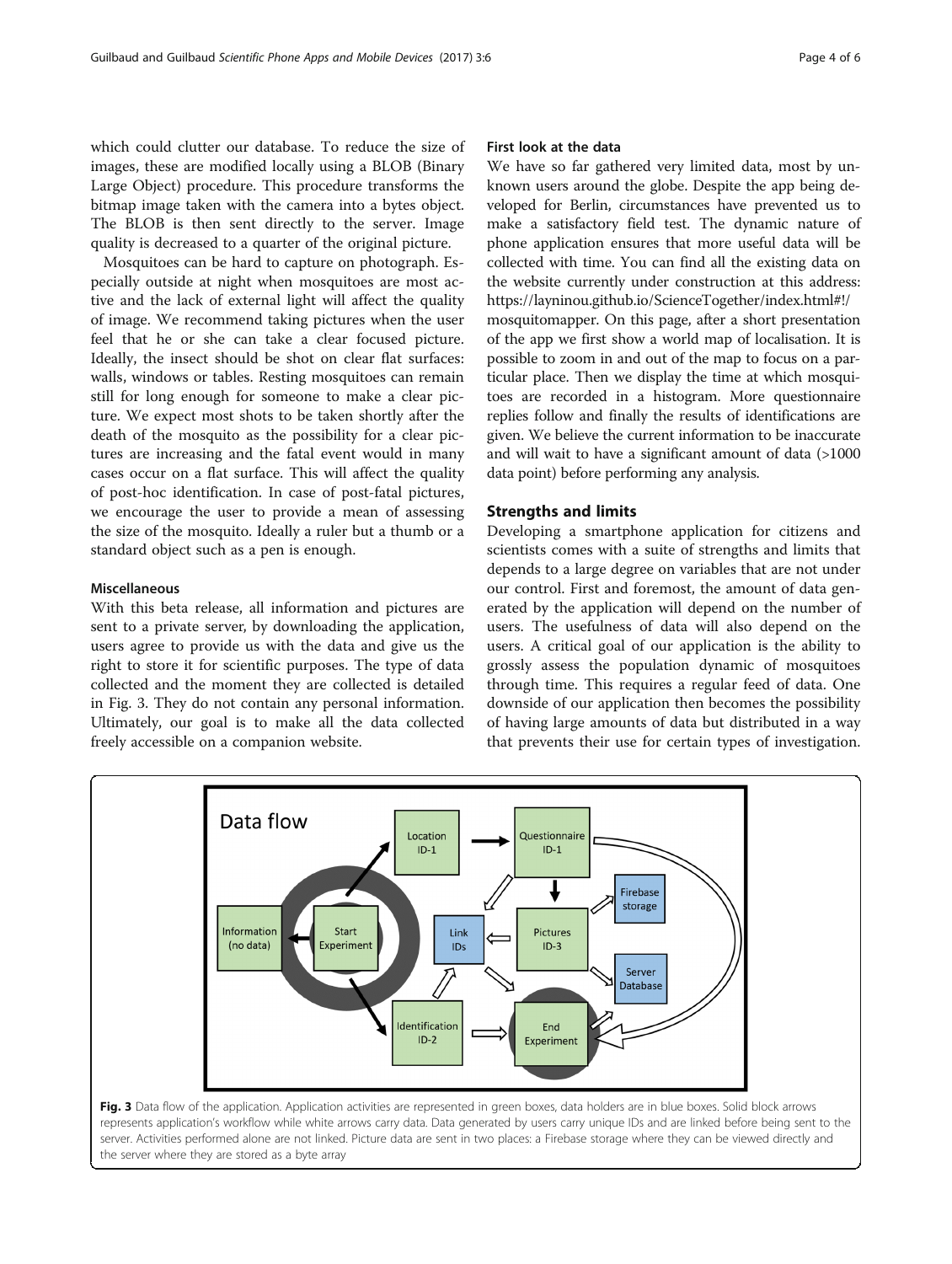For example, it is possible that many data are collected at the end of spring when mosquitoes emerge and very little data afterwards. We will include regular notifications in the final release (see planned features) as a way to mitigate this issue. In its present state, the application relies on the willingness of participants to provide data as well as the introduction of new users.

Inaccuracies also arise because of the inherent difference between the existing data and the true temporal and spatial distribution. This can be overcome through the use of dedicated statistical methods (Fithian et al. [2015](#page-5-0)). The accuracy of our data will strongly depend on the frequency and the amount of recorded encounters.

The use of our application will probably remain limited to the city of Berlin were we have the capacity to advertise our work on a regular basis to an interested audience. The use of Mosquito Mapper on larger scale, however useful it may be, would rely on time investment from other people.

Developing a smartphone application for big data comes with a lot of uncertainties. Before such endeavour is widely adopted, there is a great possibility that our work produces little useful studies. However, because such application can remain dormant at little to no cost, we believe it offers scientists a great opportunity to study mosquitoes in a way that can be both cheap and efficient. In fact, the strengths and limits described above all rely on the amount of users and their willingness to provide accurate and regular data. All limits eventually turn into strength once a critical amount of users is reached. As such, the value of an application such as Mosquito Mapper can only increase with time, as even low amount of data generated per unit of time will compound into appreciable quantities.

The data collected through the application serve several purposes. For the scientist, GPS data together with the number of recorded encounters plus their time frame can be used to generate dynamic maps of mosquito populations and to predict changes of mosquito populations' sizes for modelling purposes. The pictures constitute a repository that anyone could use to create species distribution maps or compare phenotypes within the same species. Each experiment can then be put in a temporal framework. Ways of using the data that we have not thought of or that do not exist yet may emerge as people use the application. Because of this possibility, we offer free access to all the data collected for anyone.

For the citizen the two main positive outcomes of Mosquito Mapper are the entertaining part of being engaged in citizen science and the future outcome of the database. For example, the predictive maps of mosquito presence could serve as an information tool at the same level as the weather forecast, so that people are informed where not to go if they want to minimise the probability

of a mosquito encounter. Finally, the data could be used by municipalities to initiate public health actions in order to reduce mosquito presence.

Few other Android applications have the same goal as Mosquito Mapper. We found three similar educational apps: Caza Mosquitos, ZanzaMapp and Mosquito Alert. Caza Mosquitos is currently only available is Spanish, ZanzaMapp in Italian while Mosquito Alert is available in Spanish and English. The applications are very similar in capabilities and goals. Mosquito Mapper is currently available in English, German, French, Spanish and Portuguese. In our opinion, the main difference between Mosquito Mapper and the other apps lie in the direct and public access to our data so that they can directly manipulate the data if they so desire.

# Planned features

The beta release of the application is meant to showcase the possibilities of citizen-driven data collection with the help of smartphones. By trying to make the data collection as easy and fast as possible, our aim is to allow children to take part. As a result, we wish to add features to make the application more "fun" to use. One way to do this is to gamify the application which means adding game-like features that would make using the application more engaging. We envision this process as follows: each use of the application would generate experience points that would lead the user to change levels. We will then add a leader board where users could compare their performance to others. Another direction for gamification will be the addition of badges for certain behaviour such as identifying a certain amount of mosquitoes or with a certain regularity. Developing the application to be more game-like implies various changes to the way the database is currently structured that would make the application more lightweight but would also consume more mobile data.

A big issue of the program is that it consists of a presence-only dataset that is known to suffer from bias (Blossey and Hunt-Joshi [2003](#page-5-0); Fithian et al. [2015](#page-5-0)). Presence-absence datasets are more reliable. Therefore, we will incorporate notifications in the application to encourage users to report places and times when no encounter took place. The downside of such feature is that it may become annoying. The notification shall therefore only trigger rarely (once a week), with the possibility to turn the feature off. Finally, the notification feature may be used to spread timely information or help educate the citizens for example on the differences between mosquitoes and non-biting mites.

Ultimately, we wish to include more precise determination keys. The ability to use more complex keys may be limited to users reaching a certain "level", thus ensuring their willingness to participate fairly. The determination